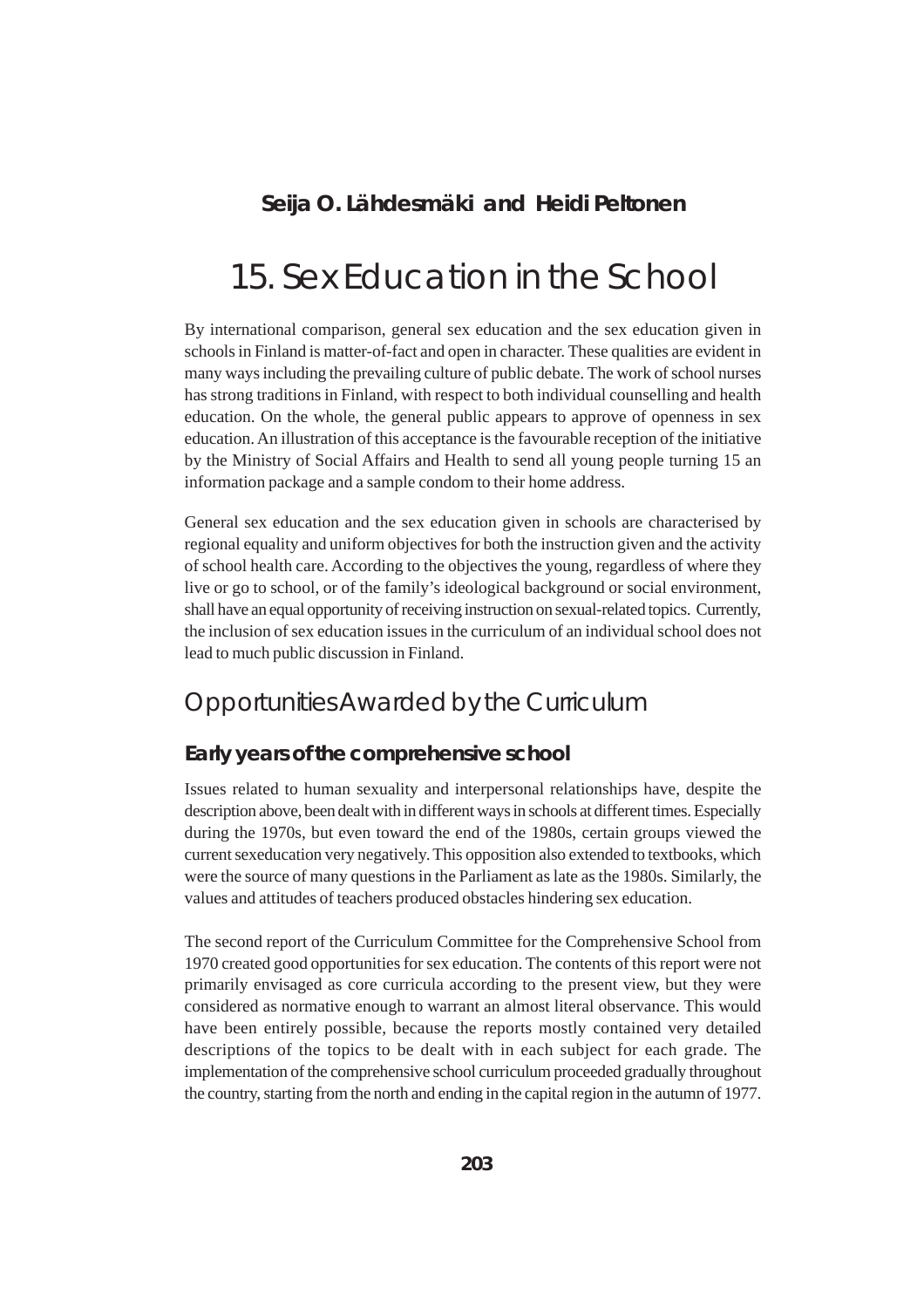The Report's Section II contains an excellent description of how sex education should be constructed. The most comprehensive description of sex education is contained in the family education section of the subject Civic Skills.

*A balanced development of the personality also includes a natural attitude to sexual life. One of the conditions for this is that the individual is sufficiently well informed of the facts related to sexuality. … Even at the pre-school age … it is important that issues of family education are dealt with at all stages according to the pupil's age and conceptual powers. At the primary stage, according to the teacher's discretion, differences between boys and girls, the birth of a child and a child's dependence on its mother, father and home should be discussed. … At the secondary stage, family education should be integrated with the instruction in other subjects – primarily Natural History [Biology]. Thus Civic Skills could concentrate on issues related to mother- and fatherhood and the psychological and ethical aspects of marriage. … It is important to remember that school is the only social institution to reach all members of every age group. With the exception of certain special cases, sexual issues are most naturally discussed in groups consisting of both boys and girls.*

*A matter-of-fact sex education not only offers the opportunity of decreasing the numbers of abortions, children born out of wedlock or cases of venereal disease, but also creates better conditions for a happy family life. With regard to the individual, the task of sex education is to help the young to understand their sexuality as a constructive force that is to be accepted and respected as an integral part of their development.*

The content description for fifth grade Natural History (Biology) was stated as the following: *at a suitable stage, the human body and its vital functions are examined and this instruction contains basic information on the changes occurring at puberty and on human reproductive biology.* The ninth grade topics included a brief mention of *reproduction, development of the foetus, growth and hormonal activity*. The instruction must bear in mind the contents allotted to Civic Skills.

In Home Economics, the section on *child care and family education* included the following topics, among others: *conception, main developmental stages of the fetus, physiology of pregnancy, growing to be a mother and a father, preparing the family for the birth of the child, childbirth and new-born babies*. A reference is made here to Natural History.

#### **Instruction reform in the comprehensive school**

The National Board of General Education approved the first official core curricula in 1985. The general objectives of these contain the heading *all-round development of the pupil's personality*, but the following text mainly concentrates on a description of the development of the pupil's overall personality and her or his opportunities for developing and learning.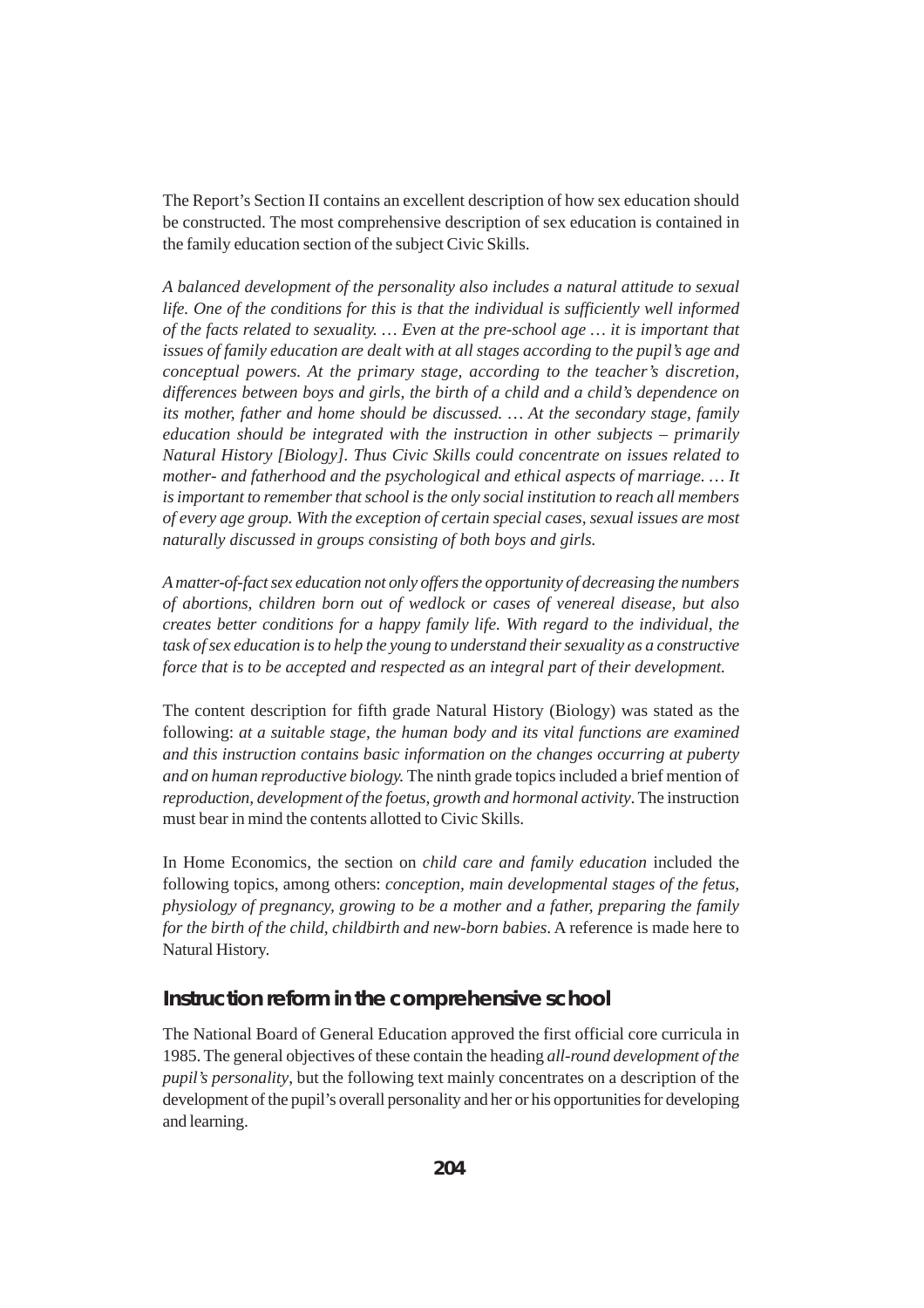The objectives for each subject were described in a general manner in the core curricula. The contents again were listed by topic for each grade or for two successive grades together. Municipalities were able to modify the core curricula to some extent to accommodate local circumstances.

Topics connected with interpersonal relationships and sexuality can be found under different subjects as follows:

Objectives for Civic Skills mention that *instruction shall deal with human growth and development, the creation and maintenance of interpersonal relationships, a healthy lifestyle.* … The content mentioned for the third and fourth grades include *personal growth and development* and for the fifth and sixth grades *puberty, differences and similarities between people, interpersonal relationships, … responsibilities and duties … and learning about and observing vital functions, problems related to puberty … .*

One of the objectives of Biology instruction is to *provide instruction particularly in the structure of the human body and vital functions*. Objectives related to attitudes include a mention of *awakening the pupils to a responsibility for their own health …* The content for the fifth grade includes a heading containing the topics *puberty – adult, what happens in my body and the birth of a child*. During the ninth grade, the topics are revisited for the objective is that *pupils are taught about the structure and vital functions of human beings, reproductive physiology … and an appreciation of health.* The content contains the heading *reproduction and interpersonal relationships, heredity and evolution.*

In Religion, the objectives include *to guide the young to identify moral problems in their life, their family and immediate community and in the whole of humankind, and to look for solutions to them on the basis of a Christian concept of humankind.* In Ethics again, the topic is approached through the objective *to help the pupil to attain the capability for positive interpersonal relationships.* The family education within Home Economics mentions interpersonal relationships, but areas related to sex education are not mentioned explicitly here. Neither does the health and traffic education contained in Physical Education include any topics related to interpersonal relationships and sexuality.

#### **Opportunity for school-specific curricula**

In 1991, the National Board of General Education and the National Board of Vocational Education were merged to form the National Board of Education. In terms of the development of society, this was a period characterised by an increasing decentralisation and by the organisation of activities as networks. This change resulted in the delegation of more decision-making powers to schools, and school professionals also interacted more with their community and with professionals from other schools. The flexibility afforded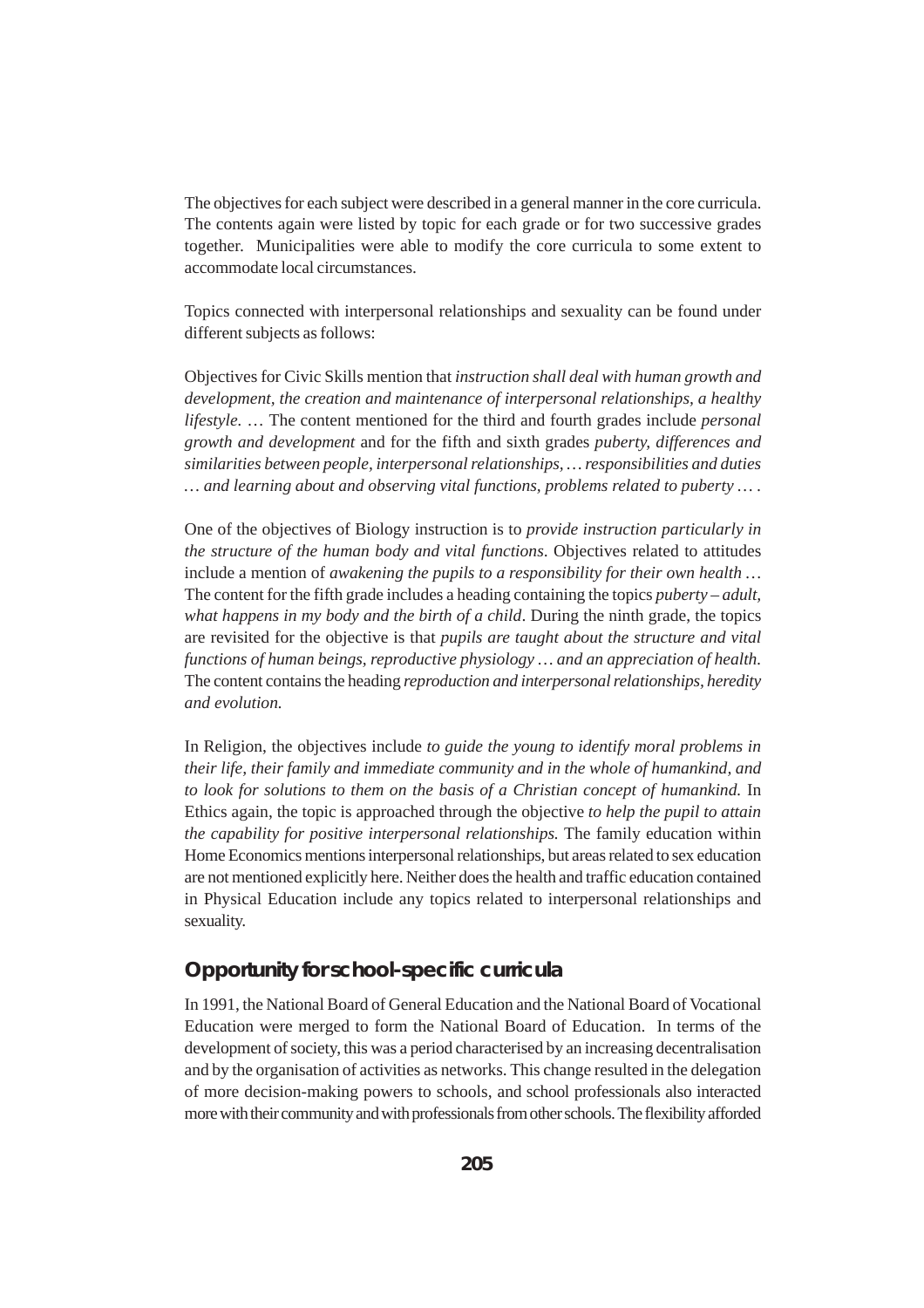by the national allocation of instruction time and the core curricula, as well as the principle of allocating resources specifically for each school, enabled a significant variation in curricula.

In 1994 the National Board of Education approved new Core Curricula for the comprehensive school. The 1994 reform brought a significant change in the steering practices. During the former period, a centralised steering committee specified core curricula and provided objectives and contents of instruction in great detail for each grade. After the reform core curricula no longer defined detailed contents of instruction for each grade, but instead gave only general objectives of instruction for each subject and topic area. Thus, currently core curricula issued by the National Board of Education define on a national level the objectives and core contents of instruction. These objectives are interpreted and applied when the curriculum of each school is being drafted. The share of steering through information and evaluation is also receiving increasing weight in the monitoring of how well the objectives of individual schools are being met.

The provision of education is the responsibility of the municipality. The basic principle of the reform process was to increase schools' opportunities of developing distinctive curricula that are based on their individual strengths while at the same time conforming to the national objectives of the core curricula issued by the National Board of Education. The aim was to increase the commitment of schools to work toward the objectives and to recognise the teachers' role as experts in their own work.

The Council of State's decision concerning the allocation of instruction time for each subject determines the obligatory number of hours to be given to obligatory and elective subjects. The schools draft their curricula within the constraints of this allocation and on the basis of national objectives. Thus, schools can define the contents of instruction to support the various objectives in many different ways. The increase in autonomy, range of elective subjects and co-operation with stakeholder groups in curriculum work presents a big challenge for teachers and administrators, and schools have taken it up in many different ways. Thus, in the implementation of sex education, the curriculum reform may provide a great deal of variation across municipality with respect to the content of school curricula, modes of the instruction, and offerings to students.

## **Objectives describing sex education contained in the Core Curricula**

In the objectives of the current core curricula there is a description of all subjects to be taught, and also a listing of various themes from which the schools may select one or several; the design of new entities is also permitted. The list contains the entities *family education* and *health education*. Both are described briefly.

*The task of family education is to support the growth and development of the child and young person towards adulthood and to create the basis for a successful family*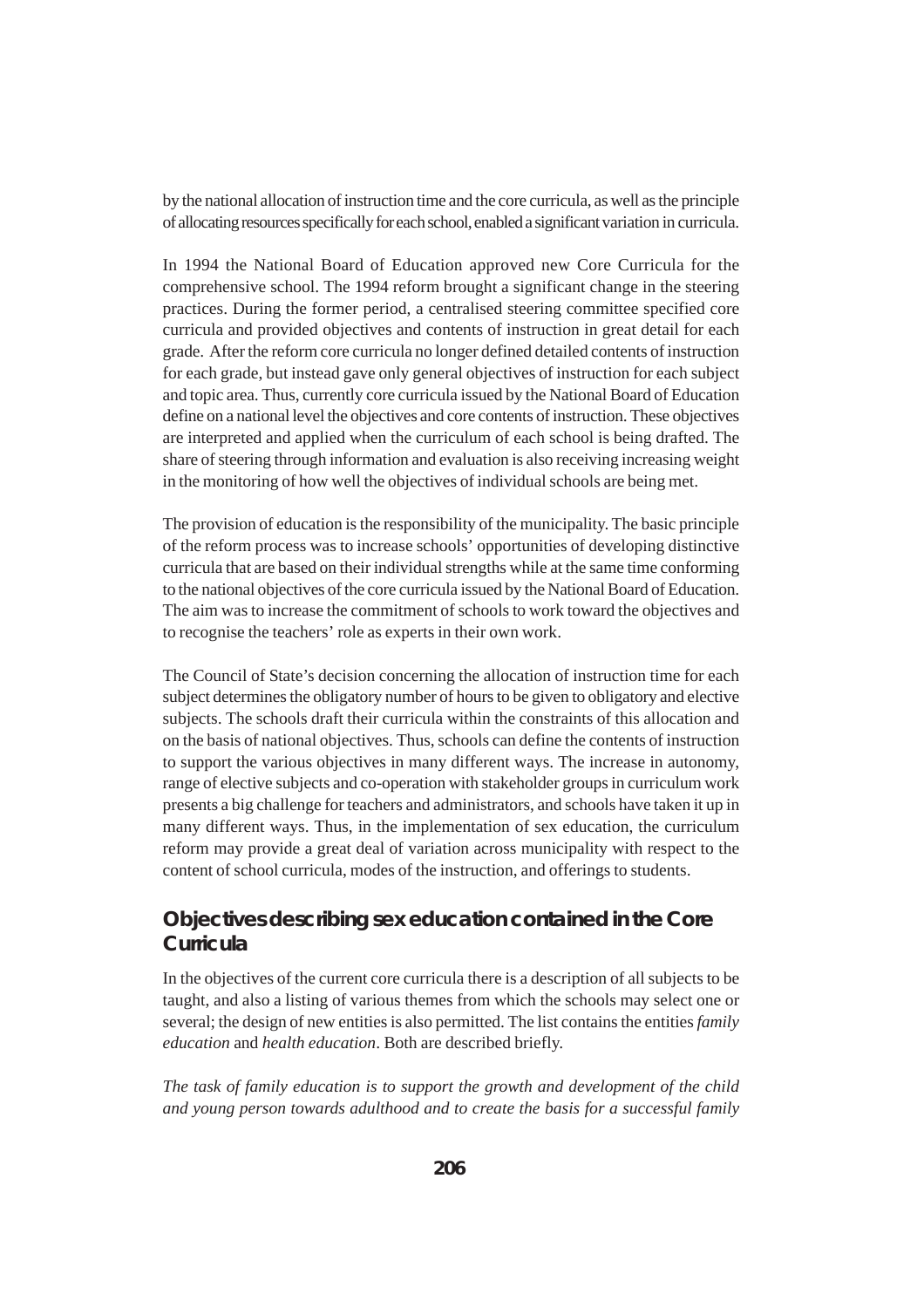*life. … In the Lower Secondary school, issues related to living as a couple, family life, and parenthood are examined from the angles of a young person's growth into independence and of setting up a family...* The contents of family education include ... *the human physical, psychological and social development, … interpersonal skills and relationships, sexuality, interaction with the opposite sex and forms of sharing one's life with another…*

*The task of health education in the school is to support the healthy growth and* development as well as the health-promoting behaviour of the pupil. The objectives of health education describe the three broad tasks of health education: provision of enlightenment, raising of awareness and support of mental health. The description does not explicitly mention content areas related to sexuality and interpersonal relationships, or other areas.

Environmental and Natural Studies for grades 1 to 6 contain the headings *the pupil's living environment and interpersonal relationships and structure and vital functions of human beings and differences between people, the human life cycle.*

In grades 7 to 9, interpersonal relationships and sexuality are mentioned under several subjects. One of the topics of Ethics is *interpersonal relationships and moral growth*, which also allows an examination of sexuality.

One of the objectives of Biology instruction is that *the pupil learns to know her-/ himself and understands the differences between people through learning about human beings as biological entities, learns to accept her/his development at all stages of life from birth to death.* The topic is revisited in contents examining human beings, which also contain the word 'sexuality'. Moreover it is mentioned that *sexuality and interpersonal relationships are a natural part of a person's life and that they are examined from the angle of the pupil's life situation and set of values.* The text also refers to co-operation between subjects by stating that *in planning the instruction, health and family education curricula of all subjects need to be considered.*

Under Physical Education instruction for grades 7 to 9 it is stressed that *the young are to be guided towards an acceptance of themselves and a constructive emotional behaviour.*

#### **Materials supporting the drafting of curricula**

When the core curricula were published in 1994, background materials and preparative training were arranged to support curriculum work for each subject and central thematic entities. The background material for health education, "Schools and the Enigma of Health", contains two articles to support the instruction in sex education.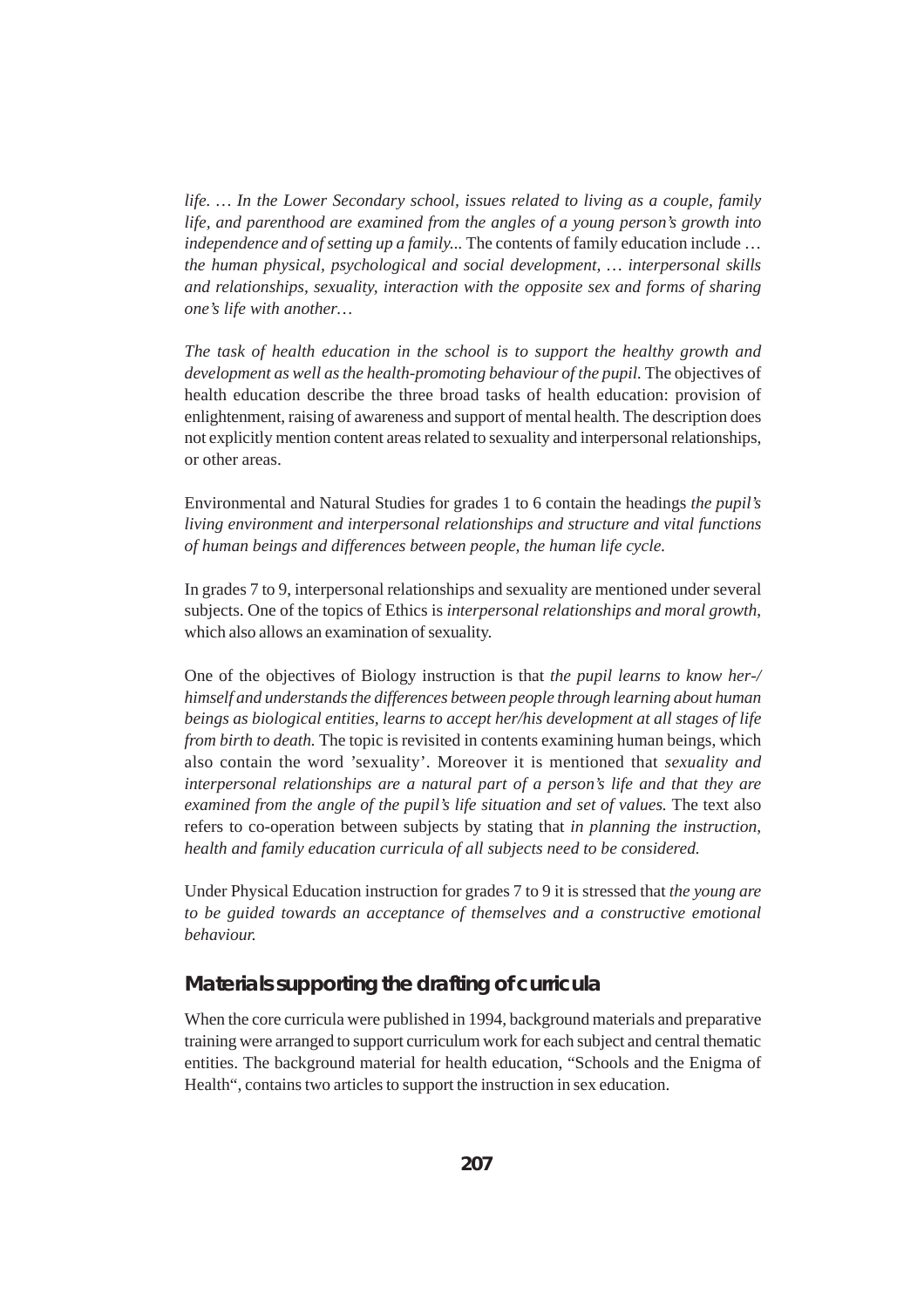One of the articles, "Sex Education is Necessary, But Who Shall Teach It?" examines the educational task of the school and states that sex education is best taught by the teacher or school nurse who is willing to do it. Whether nurse or teacher, the task is both to provide information and to educate. The background material also gives an example of how the more detailed objectives for an individual school could be drafted, and the objectives of sex education given here are that the young person

- 1) understands sexual development at different ages,
- 2) accepts her-/himself and others,
- 3) is capable of building interpersonal relationships, of acts based on caring and respect for others, and of acting with responsibility,
- 4) is given information on reproductive biology and sexual behaviour,
- 5) is conscious of the rights and obligations of an adult,
- 6) strives to understand variation in sexual life and its difficulties and
- 7) strives to grow into a good parent.

In addition to this description of objectives, the article contains a thematic breakdown of sex education to support the drafting of the contents of instruction (Lähdesmäki, 1994).

The second article supports the objectives of sex education by providing background material and deals with sex education from the point of view of juvenile gynaecology. The article stresses that the instruction should acquaint the young with the broad scope and different manifestations of sexuality instead of concentrating narrowly on sexual intercourse. Human growth should be linked to something more profound, i.e., the right to describe the values, manifestations and variations of sexuality from a multiplicity of viewpoints (Cacciatore, 1994).

### **On development projects and instruction materials**

In addition to the curriculum reform, the legislation related to the official approval of instruction materials was amended. Textbooks and instruction materials are no longer approved by the National Board of Education, as was the case with its predecessor, the National Board of General Education. The producers of textbooks and instruction materials must ensure that their products conform to the objectives of instruction, and the responsibility of selecting high-quality textbooks and other material rests with the school and the group or individual arranging the instruction.

Consequently, attention to local circumstances is one of the characteristics of school development work in Finland, and this is also seen in development projects concerning sex education. A large number of projects have been set up to support sex education, and in this context materials have also been developed by the health care system, family planning clinics, universities and various NGOs. Primarily, schools or municipalities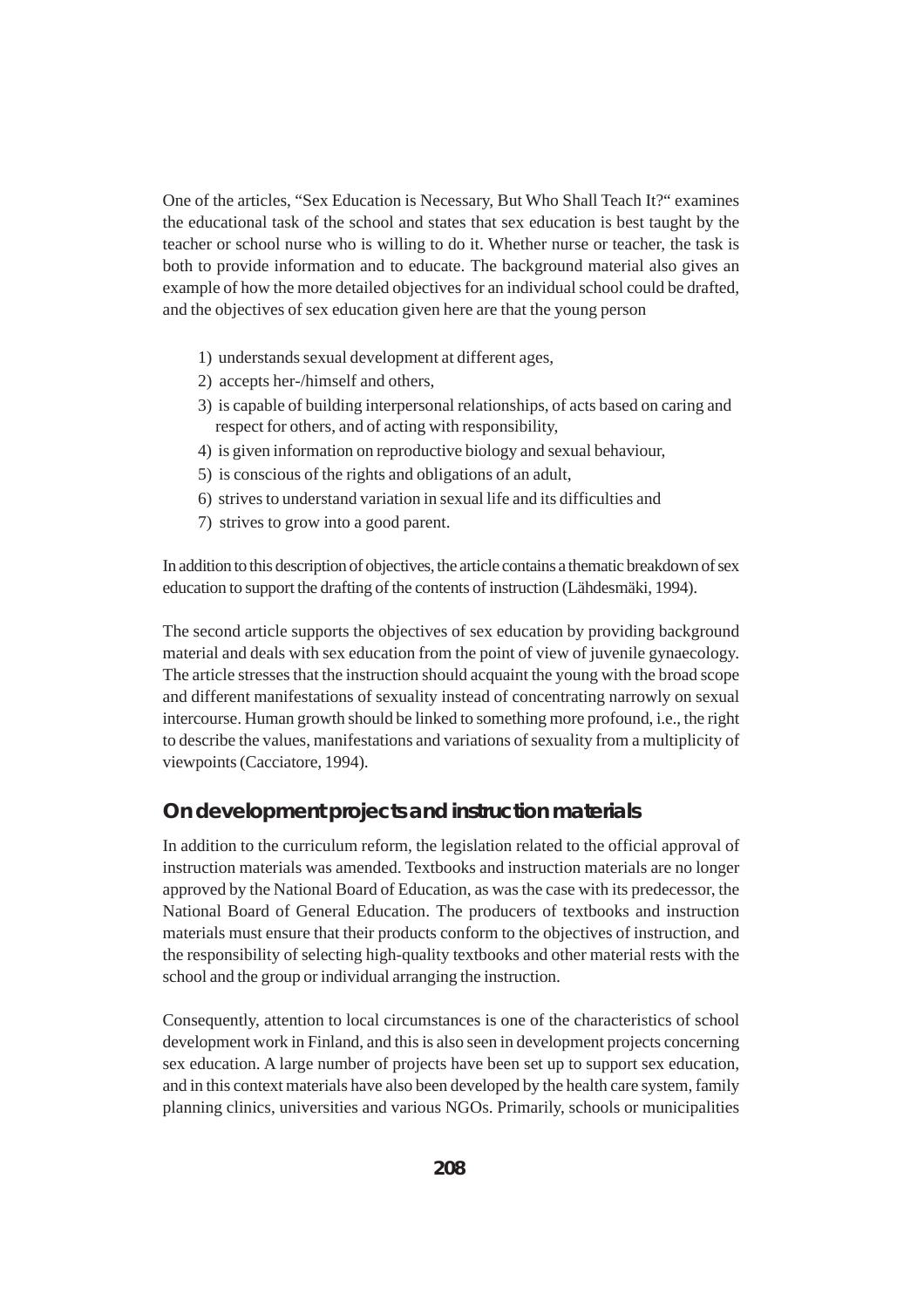decide independently on the materials they will use and the development projects in which they will participate.

With respect to health education, during recent years the priorities have been the prevention of substance abuse, the promotion of safe learning environments, healthy self-esteem and social skills, and the prevention of social exclusion. In 1999 the National Board of Education produced the instruction kit "Stages of Sexuality" for use in all forms of the comprehensive school. The book and the associated set of overheads deal with the development of a child's sexuality and her/his growing independence, starting out from the emotions of the child and the young person. Children themselves can assess which stage they have reached and how many stages must yet be gone through before they are mature enough for a sexual relationship. Sex education proceeds in a systematic manner from one grade to the next. The aim is that during the pupil's entire school career, sex education would form an entity examining the themes topical and relevant for each development stage, while not forgetting the individual viewpoint.

The development projects undertaken by individual schools characteristically start out from narrow, discrete topics (such as prevention of substance abuse or sex education), but fairly soon these topics tend to be linked to a broader entity of life management and health promotion, which is then developed holistically. An example of this is the controlled substances project involving 18 comprehensive schools in the city of Espoo. During the project the schools have very quickly begun to develop a broader, more holistic curriculum for life management or health promotion, as well as various methodological, pupil-centred options for implementing the instruction. This is necessary, in order to avoid the artificiality of developing isolated content areas within health education outside the context of health promotion or growth and development. Similarly, issues related to sex education, interpersonal and interactive skills, family education or prevention of diseases become a part of a broader health education curriculum. The project mentioned has created extensive curricular themes that also include topics related to sex education.

The WHO project European Network of Health-Promoting Schools has been active in Finland for several years, and currently involves about 40 schools. In recent years the project's activity has included the elaboration of health promotion and health education curricula for schools, of which the objectives of interpersonal relationships and sex education form a natural part. Special health promotion weeks also broadly deal with various aspects of health and with themes related to sex education.

The National Research and Development Centre for Welfare and Health (STAKES) has in recent years also co-operated with schools, particularly in developing projects for schools jointly with school health care, family counselling clinics and family planning clinics.

The strengths of all these development projects include not only the development of content, but also the development of instruction methods, emphasising the active role of pupils and pupil-centred activities.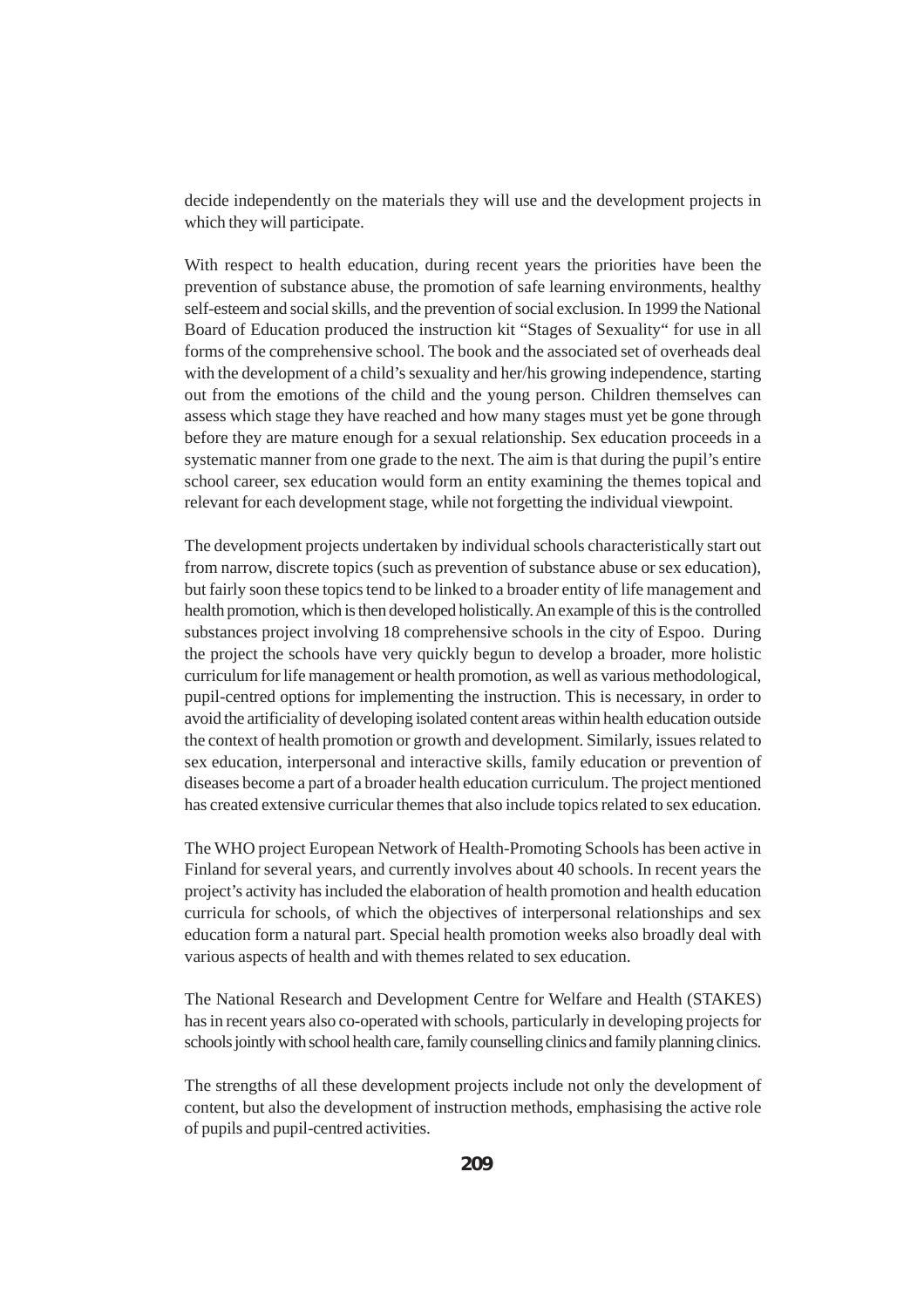Currently, as various organisations approach schools with a wide variety of materials and projects, the proper selection of partners has increasingly become a subject to be included when developing sex education programs. The risks lie not so much in cooperation with authorities as in accepting an approach adopted by a special interest group. Insufficient expertise or a set of materials focusing on isolated topics can, if offered and accepted by the school, also affect sex education negatively. Therefore, the expertise of professionals in school health care, family counselling clinics or NGOs such as the Family Federation of Finland is often of paramount importance when schools assess the material available.

## **The role of school health care in the school's instruction in sex education**

The traditions of school health care in Finland are strong and promote equality, regardless of location. In addition to counselling given to individual pupils, school nurses have participated in lessons dealing with sexual issues. Formerly, the school nurses worked predominantly with issues related to the prevention of teenage pregnancies and prevention of diseases. Nowadays the instruction and counselling also emphasise issues related to life management and parenthood. The fact that an ever younger and ever increasing number of children are starting to use all types of controlled substances has increased the risk of HIV infections. Thus links between sexual behaviour and disease have lately also come to be included as topics in programs designed for the prevention of substance abuse by the young.

The work of school nurses has long traditions and is highly appreciated. Thus, a matter of national concern is that the job description of school nurses has changed due to the economic recession and the growth of the elderly population. The effect of this has been to cut down the time available for school nursing; at the same time, the contribution of school nurses to instruction or individual counselling for the young has decreased.

# Discussion

Given the national steering, guidance, and support for curriculum work, sex education could have been successfully implemented for 30 years by now. The core curricula have created a solid basis, but there are still deficiencies in practical work at schools. Surveys reveal that the results continue to be uneven and there is variation among schools.

The National Board of Education has not carried out surveys or studies on the implementation of sex education after the 1994 curriculum reform. Studies carried out before 1995 apply to instruction based on the former core curricula. Thus, at the moment it is very difficult to obtain reliable information, upon which to generalise, on the implementation of sex education in schools. Curricular variation creates difficulties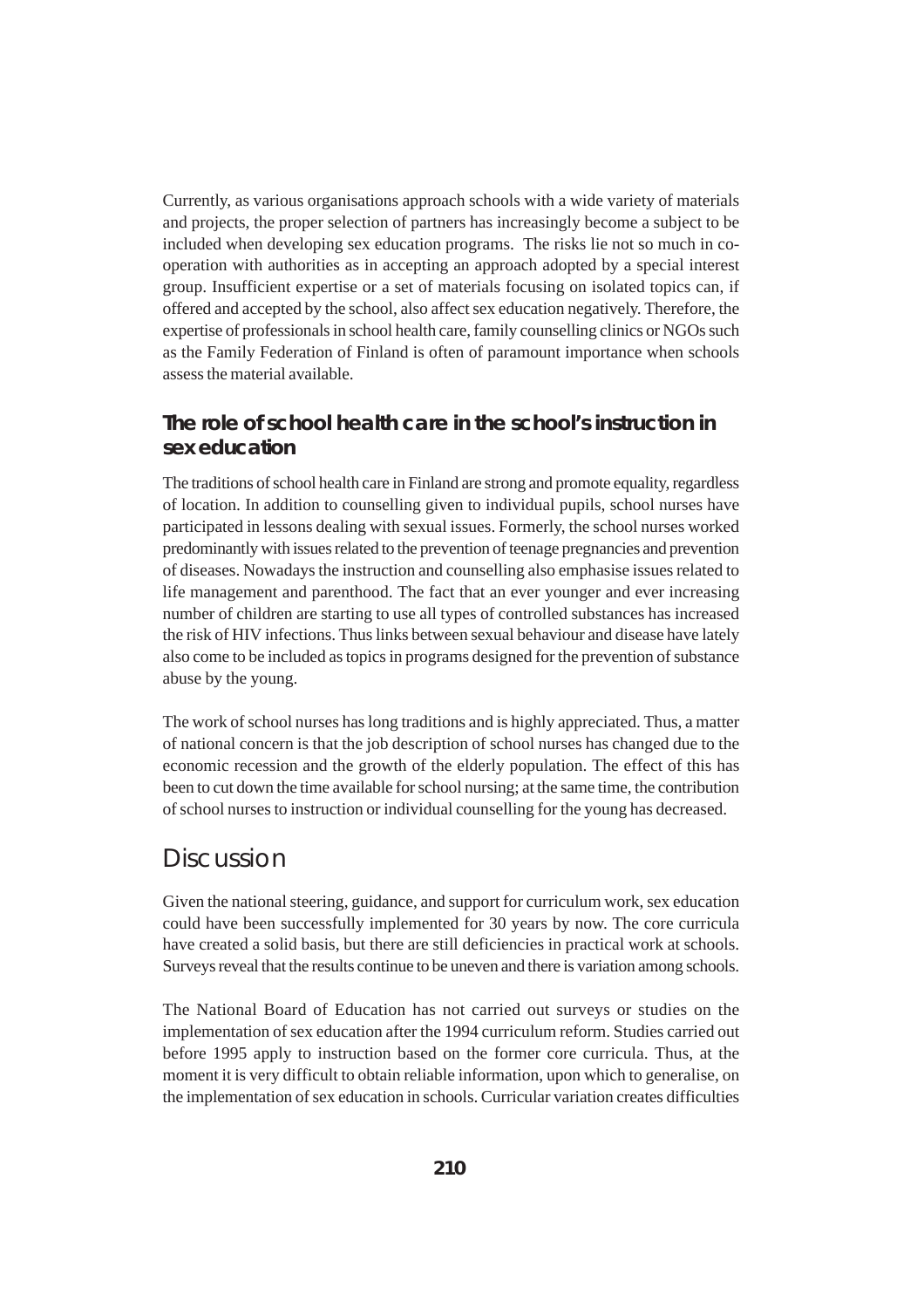for determining nationally valid indicators, because content related to sex education can be taught under a great number of subjects or general themes. Questionnaires directed to the teachers of a small number of subjects will not lead to reliable school-specific data; instead, a survey of the entire curriculum is needed. Thus, researchers must pay sufficient attention to the changes due to the curriculum reform and understand that these changes also make it difficult to use earlier studies as comparison data.

Currently, the National Board of Education is conducting a sample-based analysis of comprehensive school curricula, which in most cases apply to one school only. The process has revealed that very often the curricula are extremely concise. As such, they do not necessarily give a true picture of the reality in schools. Even though the topics of sex education to be taught are to some extent mentioned in headings, the actual text does not allow very detailed conclusions to be drawn about the actual instruction situations and their contents, let alone about the teaching approaches. It may be assumed that sex education is being developed in schools, even when the written curricula do not contain descriptions of activities that include sexual topics. Thus, systematic data are not available on projects carried out with networks of partners, or about thematic weeks and days of health education, containing topics linked to sex education or interpersonal and interactive skills.

 Core curricula for vocational education were modified after the publication of the general core curricula in 1994. The legislation on school health care is shortly to be reviewed and specified. In the coming years the National Board of Education will also review the core curricula for the comprehensive schools and upper secondary schools. This will then permit the further development of the objectives for the subjects and the inclusion of various general themes in curricula. Thus an opportunity for reviewing the objectives of instruction in sex education will occur in the future. To support this, the National Board of Education is also producing learning material.

In the new system of steering schools through information, one aspect worth emphasising is the quality of learning materials adopted by schools. Electronic and printed media shape the ideas that the young have about sexuality and about issues linked to it. With the Internet, the young have increased access to a wide variety of information sources related to sexuality, whether at home or at school. The positive side of this development is that high quality and balanced material is available everywhere. On the other hand, it is difficult to screen out materials harmful for children and adolescents, because access is difficult to monitor. Isolated cases of access to sexual materials by children and adolescents need not give cause for concern. Nevertheless, vulnerable groups among the young are those who have an interest in sexual material promoting violence and contempt of human dignity. Access to such material has become easier with the advancement of networks, and therefore media education, an analysis of its viewpoint, purpose, and its consequences, will increasingly need to become an inherent part of good sex education.